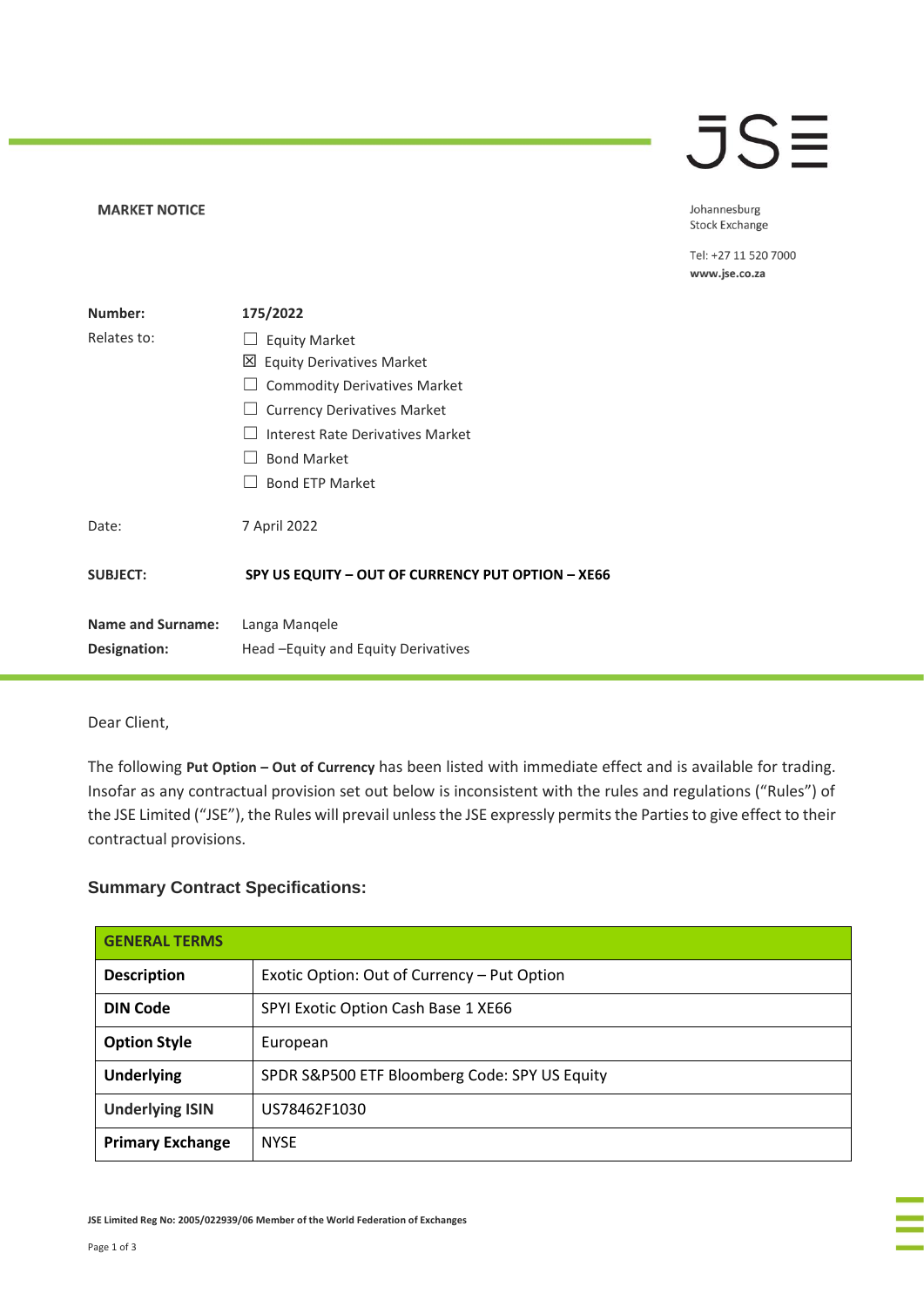## $JSE$

÷

à,

| <b>Underlying</b><br><b>Currency</b>              | <b>USD</b>                                                                                                                                                                                                                                                                                                                           |  |
|---------------------------------------------------|--------------------------------------------------------------------------------------------------------------------------------------------------------------------------------------------------------------------------------------------------------------------------------------------------------------------------------------|--|
| <b>Contract Size</b><br>(Multiplier)              | 1 (each option references 1 share)                                                                                                                                                                                                                                                                                                   |  |
| <b>Expiration Date</b>                            | 21 June 2022 (Further expiration dates may be added upon request)                                                                                                                                                                                                                                                                    |  |
| <b>Settlement Method</b>                          | Cash Settled                                                                                                                                                                                                                                                                                                                         |  |
| <b>Minimum Price</b><br><b>Movement</b>           | ZAR 0.01                                                                                                                                                                                                                                                                                                                             |  |
| <b>Quotations</b>                                 | 0.00 (Two decimal places)                                                                                                                                                                                                                                                                                                            |  |
| <b>TERMS &amp; CONDITIONS - OPTION 1</b>          |                                                                                                                                                                                                                                                                                                                                      |  |
| <b>Type</b>                                       | Put                                                                                                                                                                                                                                                                                                                                  |  |
| <b>Buyer</b>                                      | The Long Party to the Can-Do Option                                                                                                                                                                                                                                                                                                  |  |
| <b>Seller</b>                                     | The Short Party to the Can-Do Option                                                                                                                                                                                                                                                                                                 |  |
| <b>Strike Price</b>                               | USD 430.00                                                                                                                                                                                                                                                                                                                           |  |
| <b>PROCEDURE FOR EXERCISE</b>                     |                                                                                                                                                                                                                                                                                                                                      |  |
| <b>Automatic Exercise</b>                         | Applicable                                                                                                                                                                                                                                                                                                                           |  |
| <b>Valuation</b><br>and<br><b>Expiration Time</b> | Official closing time as published by the Underlying Listed Exchange on the Final<br><b>Valuation Date</b><br>Note: If the official closing time of the underlying exchange falls outside the JSE<br>trading hours, the contract will close-out on the following JSE business day using the<br>previous day's official closing price |  |
| <b>Valuation</b><br><b>Final</b><br>Date          | 17 June 2022                                                                                                                                                                                                                                                                                                                         |  |
| <b>Expiration Date</b>                            | 21 June 2022                                                                                                                                                                                                                                                                                                                         |  |
| <b>Reference Price</b>                            | Official closing price as published by the Underlying Exchange on the Final Valuation<br>Date                                                                                                                                                                                                                                        |  |
| <b>Expiration Currency</b>                        | Arithmetic average of 10 iterations of the Underlying Currency spot price taken every                                                                                                                                                                                                                                                |  |
| <b>Reference (FX)</b>                             | 30 seconds for a period of 5 minutes on the Expiration Date, commencing 09:55am                                                                                                                                                                                                                                                      |  |
| <b>SETTLEMENT TERMS</b>                           | ending at 10:00am New York time.                                                                                                                                                                                                                                                                                                     |  |
| <b>Cash Settlement</b>                            | Applicable                                                                                                                                                                                                                                                                                                                           |  |
| <b>Settlement</b><br><b>Currency</b>              | South African Rand (ZAR)                                                                                                                                                                                                                                                                                                             |  |
| <b>Settlement</b><br>Cash<br><b>Amount</b>        | The amount determined on the Valuation Date at the Valuation Time, in accordance<br>with the following formula:                                                                                                                                                                                                                      |  |